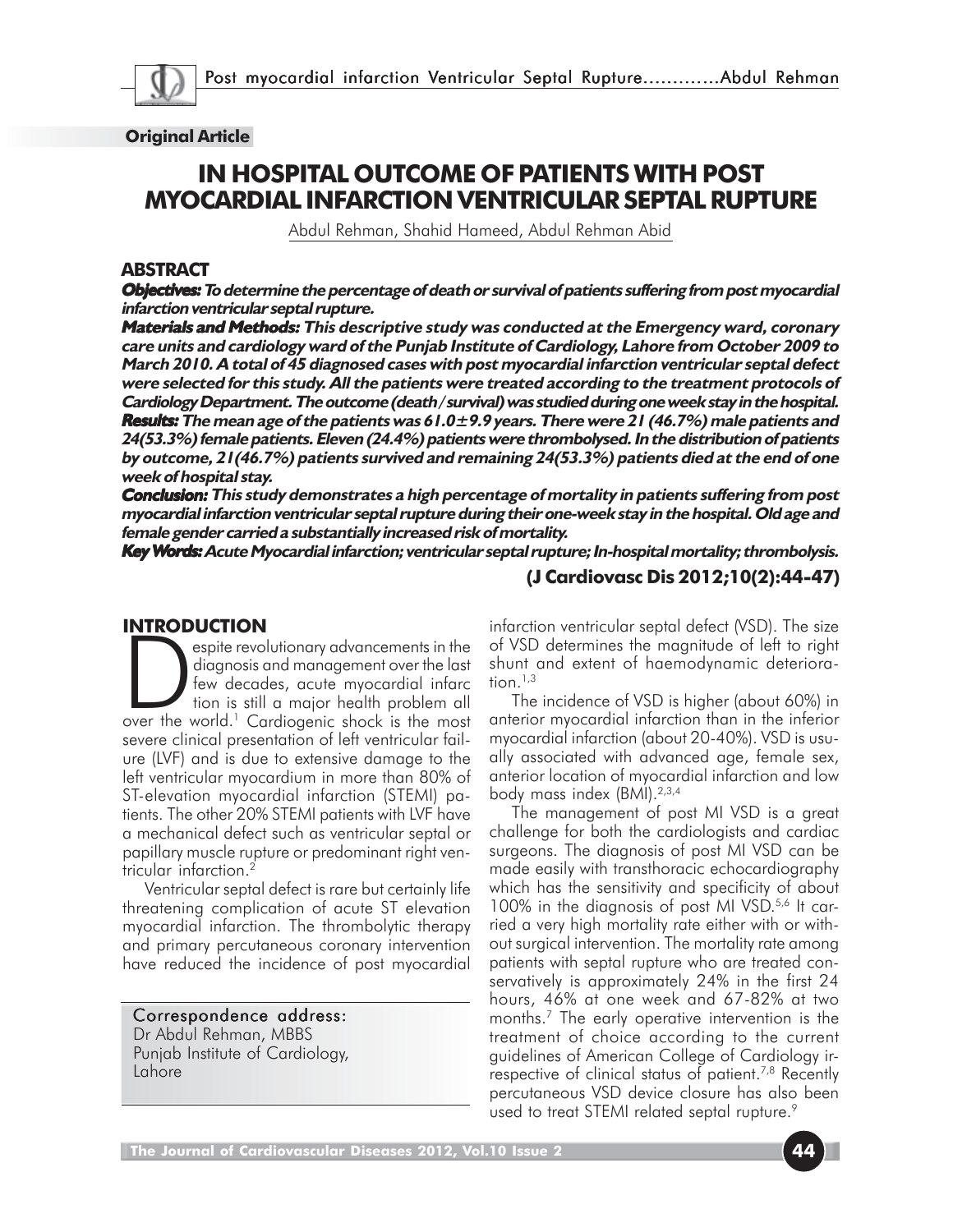# Post myocardial infarction Ventricular Septal Rupture..........…Abdul Rehman

In Pakistan the mortality of acute myocardial infarction has been studied previously but little data is available bout post MI VSD.<sup>10,11</sup>

The rationale of the study was to know the importance of management on the survival of patients suffering from post MI VSD in a tertiary care hospital and to guide the cardiologists for early referral of such kind of patients to tertiary care hospitals to reduce mortality.

This study was designed to determine the outcome of patients suffering from post MI VSD.

#### **MATERIAL AND METHODS**

This descriptive study was conducted at the Emergency ward, coronary care units and cardiology ward of the Punjab Institute of Cardiology, Lahore from October 2009 to March 2010.

The calculated sample size was 45 cases of post MI VSD with 15% margin of error, 95% confidence level taking expected percentage of in hospital mortality to be 46% at one week stay.

Non-probability purposive sampling technique was used.

Inclusion criteria were patients of all age groups, both genders, diagnosed cases of post MI VSD (by echocardiography) and both thrombolysed and non thrombolysed patients.

Exclusion criteria were patients having acute ST elevation MI without VSD, patients having congenital VSD and follow up cases of post MI VSD.

Informed consent was taken from all the patients or their attendants. History of thrombolysis was taken from all the patients. All the patients were treated according to the treatment protocol of the Cardiology Department. The outcome (death / survival) was studied during one week stay in the hospital. All the information was collected on the specially designed proforma.

In-hospital outcome was defined as, survival or death of patients suffering from post MI VSD during their one week stay in the hospital.

Acute ST-Elevation Myocardial Infarction (STEMI) was defined as, ST segment elevation of more than 0.2 mv in at least two contiguous chest leads or more than 0.1 mv in at least two contiguous limb leads. Confirmation of the diagnosis was done by the raised levels of cardiac enzymes (CK-MB) more than double of the reference value.

Post MI VSD was defined as an acute post infarction ventricular septal defect or a perforation of the muscular ventricular septum occurring in an area of acutely infarcted myocardium.

#### **STATISTICAL ANALYSIS**

All the data was entered into SPSS version 12

and analyzed accordingly. The qualitative variables like gender, survival/death were presented as frequencies and percentages. Quantitative variable like age was calculated as mean and standard deviation. Data was stratified for age, gender and thrombolytic therapy to address effect modifiers.

#### **RESULTS**

The mean age of the patients was 61.0 $\pm$ 9.9 years. There were 2(4.5%) patients in the age range of upto 40 years, 5(11.1%) patients in the age range of 41-50 years, 14(31.1%) patients in the age range of 51-60 years, 14(31.1%) patients in the age range of 61-70 years and 10(22.2%) patients in the age range of 71-80 years (Table 1).

There were 21 (46.7%) male patients and 24 (53.3%) female patients. Only 11(24.4%) patients were thrombolysed and the remaining were not thrombolysed either due to late presentation or due to haemodynamic unstability (Table 1).

In the distribution of patients by outcome, 21(46.7%) survived and 24(53.3%) patients died during hospital stay. (Table 1).

In the comparison of outcome with age, in the age group of upto 40 years, there was 1(2.2%) patient who survived and 1(2.2%) died, in the age group of 41-50 years, 4(8.9%) patients survived and 1(2.2%) died, in the age group of 51-60 years, 12(26.7%) patients survived and 2 (4.5%) died, in the age range of 61-70 years, 4 (8.9%) patients survived and 10 (22.2%) died and in the age range of 71-80 years, all 10 (22.2%) patients died (Table 2).

In the comparison of outcome with sex, in male patients, 12 (26.7%) patients survived and 9 (20%) patients died. Among female patients, there were 9 (20%) survivors and 15(33.3%) patients died (Table 2).

In the comparison of outcome with thrombolytic therapy, in patients in whom thrombolytic therapy was given, 3(6.6%) patients survived and 8(17.8%) died. In those patients not receiving thrombolytic therapy, 18(40%) patients survived and 16 (35.5%) died. (Table 2).

### **DISCUSSION**

Rupture of the myocardium after acute myocardial infarction may involve the free wall of the left ventricle (LV), the interventricular septum, or the papillary muscles.12 While LV free wall rupture and ventricular septal defect (VSD) are uncommon mechanical complications after AMI, they carry an extremely high mortality rate.<sup>12</sup> The incidence,<sup>13</sup> timing of occurrence, $14$  prognostic factors, $13$  and

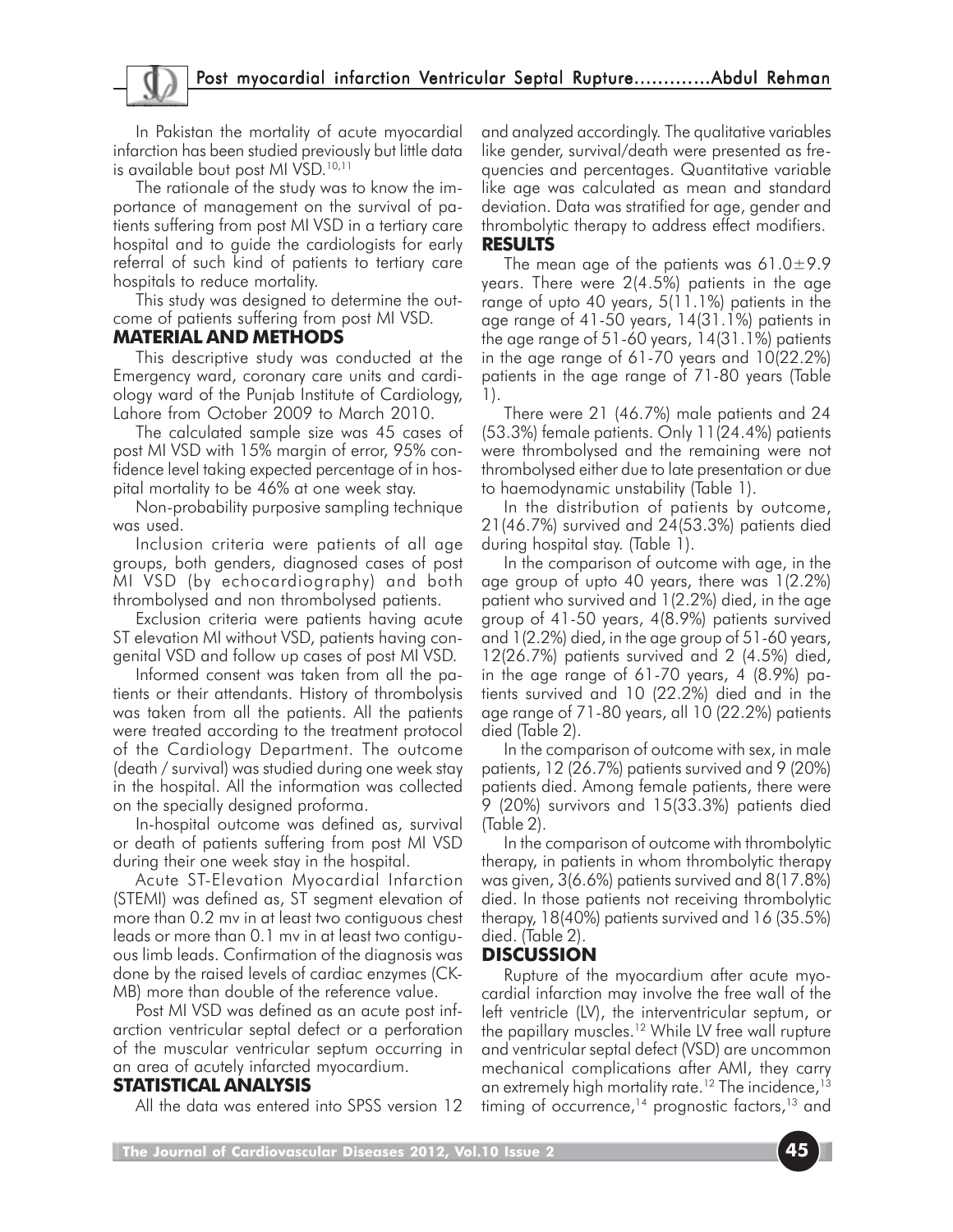

clinical features<sup>15</sup> and outcomes<sup>12</sup> of AMI complicated by VSD and LV free wall rupture in both the prethrombolytic and thrombolytic therapy eras have been debated extensively. However, there are

| <b>CHARACTERISTICS</b>    | <b>NUMBERS (PERCENTAGES)</b><br>$n=45$ |
|---------------------------|----------------------------------------|
| <b>AGE MEAN YEARS</b>     | $61.0 + 9.9$                           |
| <b>AGE GROUPS</b>         |                                        |
| Less or equal to 40       | 2(4.5%)                                |
| 41-50                     | 5(11.1%)                               |
| 51-60                     | 14(31.1%)                              |
| 61-70                     | 14(31.1%)                              |
| 71-80                     | 10(22.2%)                              |
| <b>MALE</b>               | 21 (46.7%)                             |
| <b>FEMALE</b>             | 24(53.3%)                              |
| <b>THROMBOLYSIS GIVEN</b> | 11(24.4%)                              |
| DIED                      | 24 (53.3%)                             |

#### **Table 1. Baseline characteristics of the study population.**

**Table 2. Comparison of outcome in the study population.**

| <b>OUTCOME</b>      | <b>DIED</b> |               | <b>SURVIVED</b>      |                                        |
|---------------------|-------------|---------------|----------------------|----------------------------------------|
|                     | $n = 24$    |               | $n = 21$             |                                        |
| Age groups          |             |               |                      |                                        |
| Less or equal to 40 | 1(2.2%)     |               | $1(2.2\%)$           |                                        |
| 41-50               | $1(2.2\%)$  |               | $4(8.9\%)$           |                                        |
| $51 - 60$           | 2(4.5%)     |               | 12(26.7%)            |                                        |
| 61-70               |             | 10(22.2%)     | $4(8.9\%)$           |                                        |
| 79-800              |             | lpddd 2 2d240 | with r <b>e</b> gard | to the incidence,                      |
| clinical<br>Male    | fectores,   |               | 12420.7%)            | these complica-                        |
| Female              |             |               |                      | <del>स्क्वर्वटा</del> going percutane- |
| Thrombolysis given  |             |               | h.Y                  | urthermore, pre-                       |
|                     |             |               |                      | <del>a</del> ted that although         |

thrombolytic therapy can reduce the incidence of cardiac rupture, this therapeutic management for patients with AMI also may accelerate early cardiac rupture.<sup>13,17</sup> Whether this paradoxical effect of thrombolytic therapy also occurs in the present PCI reperfusion era remains unknown.

Ventricular septal defect is rare but certainly life threatening complication of acute ST elevation myocardial infarction. The thrombolytic therapy and primary PCI have reduced the incidence of post MI VSD. The size of VSD determines the magnitude of left to right shunt and extent of haemodynamic deterioration.<sup>1,3</sup>

The incidence of VSD is higher (about 60%) in

anterior myocardial infarction than in the inferior myocardial infarction (about 20-40%). Predictors of VSD are advanced age, female sex, anterior location of myocardial infarction and low body mass index (BMI).2,3,4

The management of post MI VSD is a great challenge for both the cardiologists and cardiac surgeons. The diagnosis of post MI VSD can be made easily with transthoracic echocardiography which has the sensitivity and specificity of about 100% in the diagnosis of post MI VSD.<sup>5,6</sup> It carried a very high mortality rate either with or without surgical intervention. The mortality rate among patients with septal rupture who are treated conservatively is approximately 24% in the first 24 hours, 46% at one week and 67-82% at two months.7 The early operative intervention is the treatment of choice according to the current guidelines of the American College of Cardiology irrespective of clinical status of patient.<sup>7,8</sup> Recently percutaneous VSD device closure has also been used to treat STEMI related septal rupture.<sup>9</sup>

In our study the mean age of the patients was 61.0 $\pm$ 9.9 years. As compared with the study of Larosa et al<sup>18</sup> the mean age of the patients was  $59.0\pm9.0$  years, which is comparable with our study.

In our study 46.7% patients were males and 53.3% were females. While compared with the study of Chaux et al<sup>19</sup> there were 40% male and 60% female patients.

In our study there were 24.4% patients receiving thrombolytic therapy and in 75.6% patients thrombolytic therapy was not administered due to any reason.

In our study the patients of ventricular septal rupture who were treated conservatively according to the cardiology protocol, during their one week stay in hospital, 46.7% patients survived and 53.3% died. As compared with the study of Yip et al7 among the patients with ventricular septal rupture treated conservatively during their one week stay in hospital, 54% patients survived and 46% died, which is comparable with our study.

In another study conducted by Poulsen et al<sup>20</sup> the patients of post myocardial infarction ventricular septal rupture treated conservatively during their stay in hospital, 48% patients survived and 62% died, which is also comparable with our study.

Ventricular septal defect is a serious complication of myocardial infarction, occurring in about 0.2% of cases. Untreated, mortality is high and early surgical repair is difficult because of friable